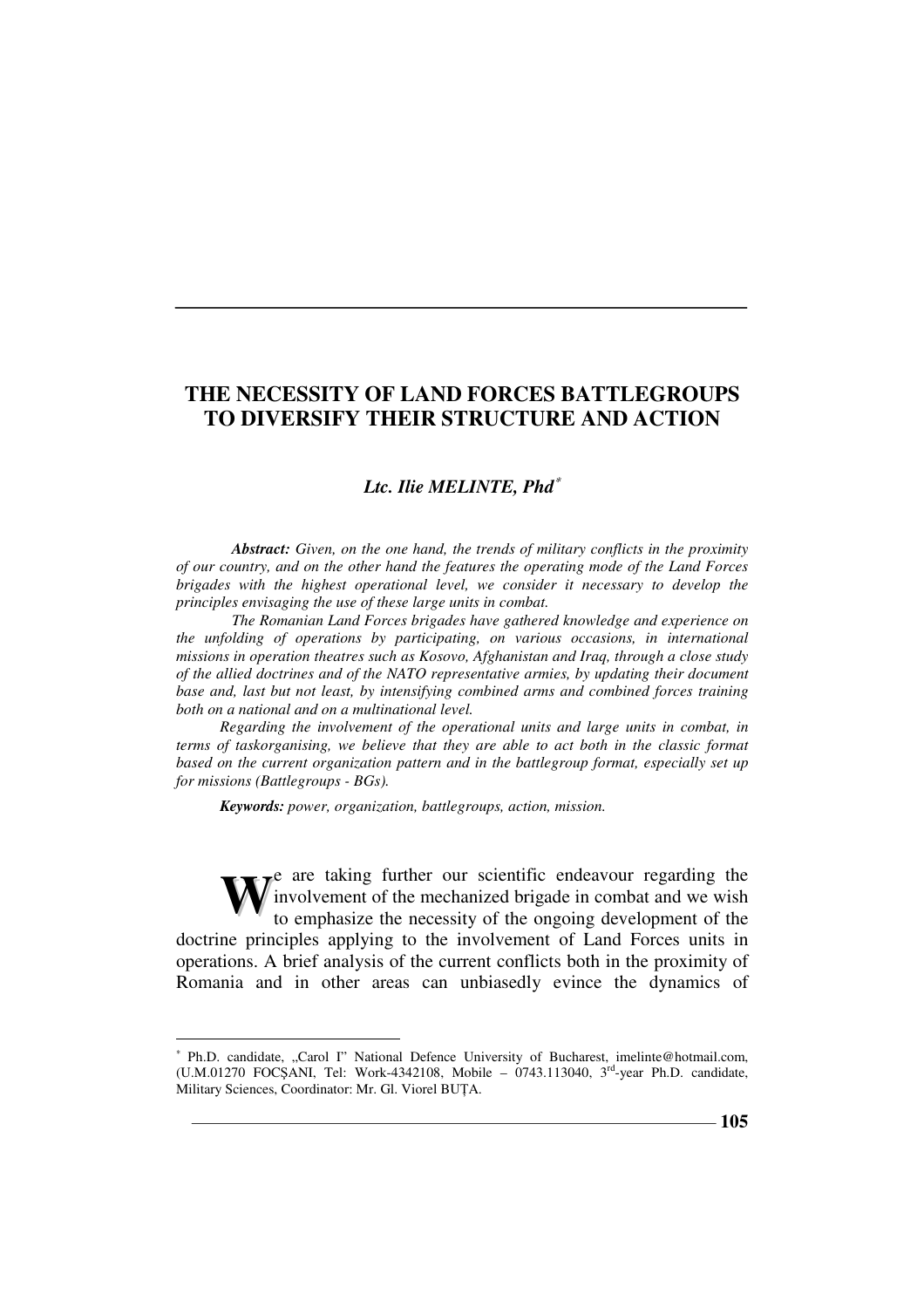technology development, of the security environment and implicitly of military actions and of the battlefield.

We are, first of all, witnessing the conflict in Ukraine, the intensity of which most of us felt, at least inasmuch as it could be grasped by observers and by the representatives of the mass media who were sent there, a conflict the solution of which is not easy to predict. The sure thing about this military action of Russia is that it has proven once more that the manner of approaching and of unfolding military conflicts is everchanging. Even though the universal principles of succeeding, such as tactical surprise, action concealment, misleading the enemy etc. remain unchanged, the means or methods of applying such principles do change.

The point of focus is Romania's current status based on its quality of member of the two European main international organizations, the North Atlantic Treaty Organization (NATO) and the European Union (EU), a quality that may compel us anytime to make firm commitments to participate in operations undertaken by such organizations.

Given the probability for the Romanian Armed Forces to become involved in future military actions which rely mainly on the contribution of the Land Forces, we believe that it is of the utmost importance to make unrelenting efforts, on every level, with the purpose of updating the core content underlying military actions, the battle organizing and the training process, as decisive factors in attaining high readiness capacity.

The importance of this process for the Romanian Army is currently emphasized, as it joins both the efforts to re-organize the general structure and those aimed at attaining and of maintaining a high level of response capacity.

It is also undisputable that the changes and reforms of the Romanian military system are concurrent with the corresponding EU and especially NATO actions, as the member states have reasserted their determination to "reform the Alliance in order to improve its response to any possible threats and its ability to foresee future risks."[1] This is a premise that requires us to consider the options and the projects of such structures when we make future decisions for the Romanian Army.

The current complexity of the security environment confirms more than ever the assertion that "states can cope with (common) threats to their security by finding satisfactory solutions to the conflicts in which they are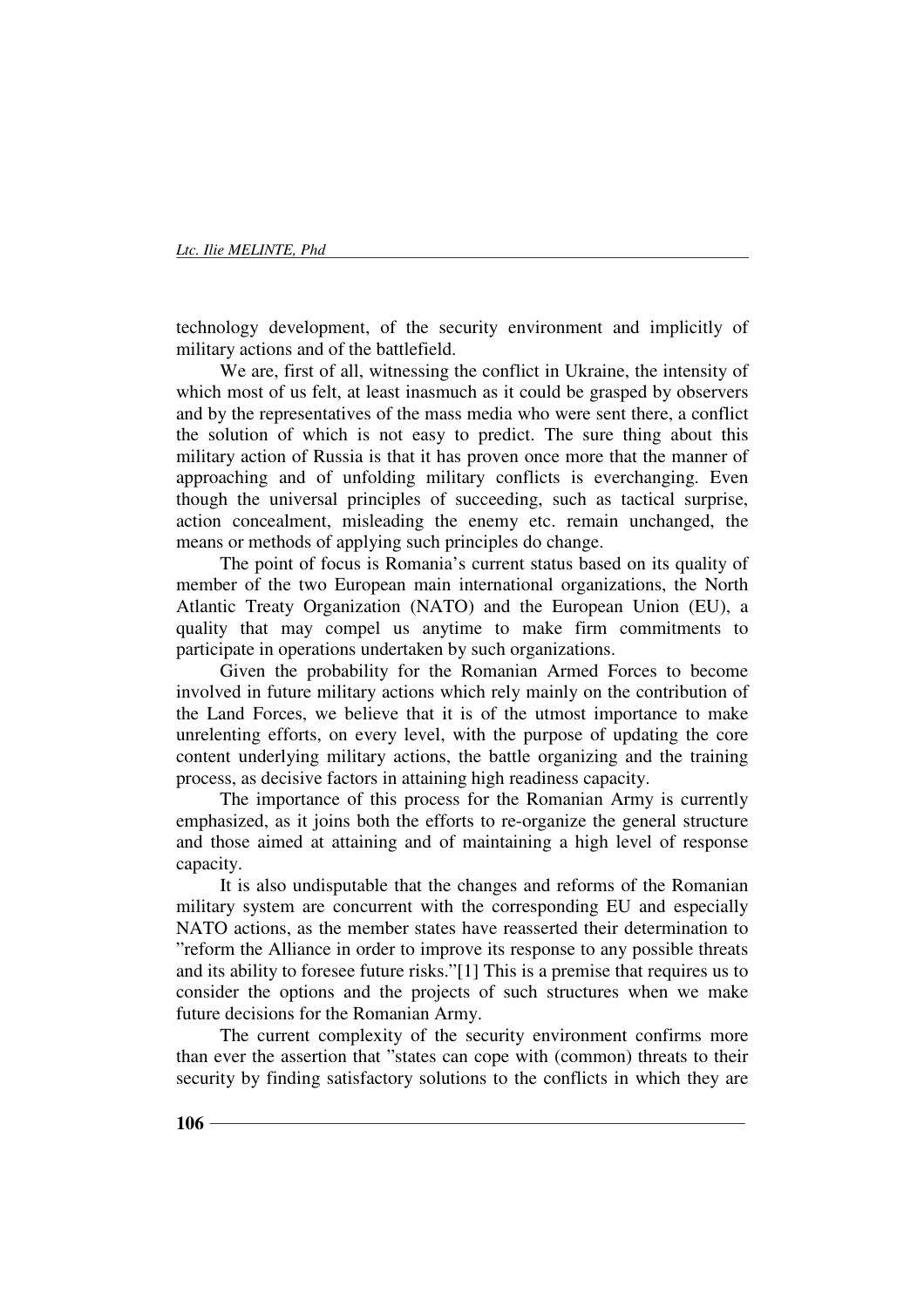involved only by having the members of the organizations to which they belong (for Romania, UE and NATO) undertake concerted (diplomatic, political, economic and military) actions"[2]. History teaches us, in light of both the great wars and of the smaller regional conflicts, that states can achieve and consolidate their security for the future through common actions.

The main premise of our endeavour is the constant need for the Romanian Land Forces structures to be able to accomplish battle missions, especially within the national borders, in order to provide our own security, but also abroad, as part of multinational combined arms structures, in order to act upon their commitment regarding the collective security. This and the above reiterate the importance of putting together the necessary forces with as a diverse as possible range of capabilities, both concept and action wise, such as to allow their involvement both in warfighting and in stability and support operations.

Understanding this state of facts and knowing which of the Land Forces structures are more likely to be used in future operations, we advocate an in-depth study of the manner of using the mechanized brigade structures and their units in combat.

#### **Evolution of the "battlegroup" concept**

We believe that this concept should be subject to permanent study, if the battle organizing and mode of action of our forces are still viable for a real conflict situation characterized especially by complexity and asymmetry.

The knowledge and experience acquired by participating in international missions and in multinational exercices represents a strong database for research and development of the mode of action and of the battle organizing principles of the basic land forces structures. Similar action taken in this respect by the other allied armies is also a valuable source in this endeavour.

In our case, we analyse the evolution of the land forces maneuver structures over the past decade, both structure and actionwise, with the purpose of finding arguments and realities that may help shape the forces for the future according to the threats that they are to face. We are referring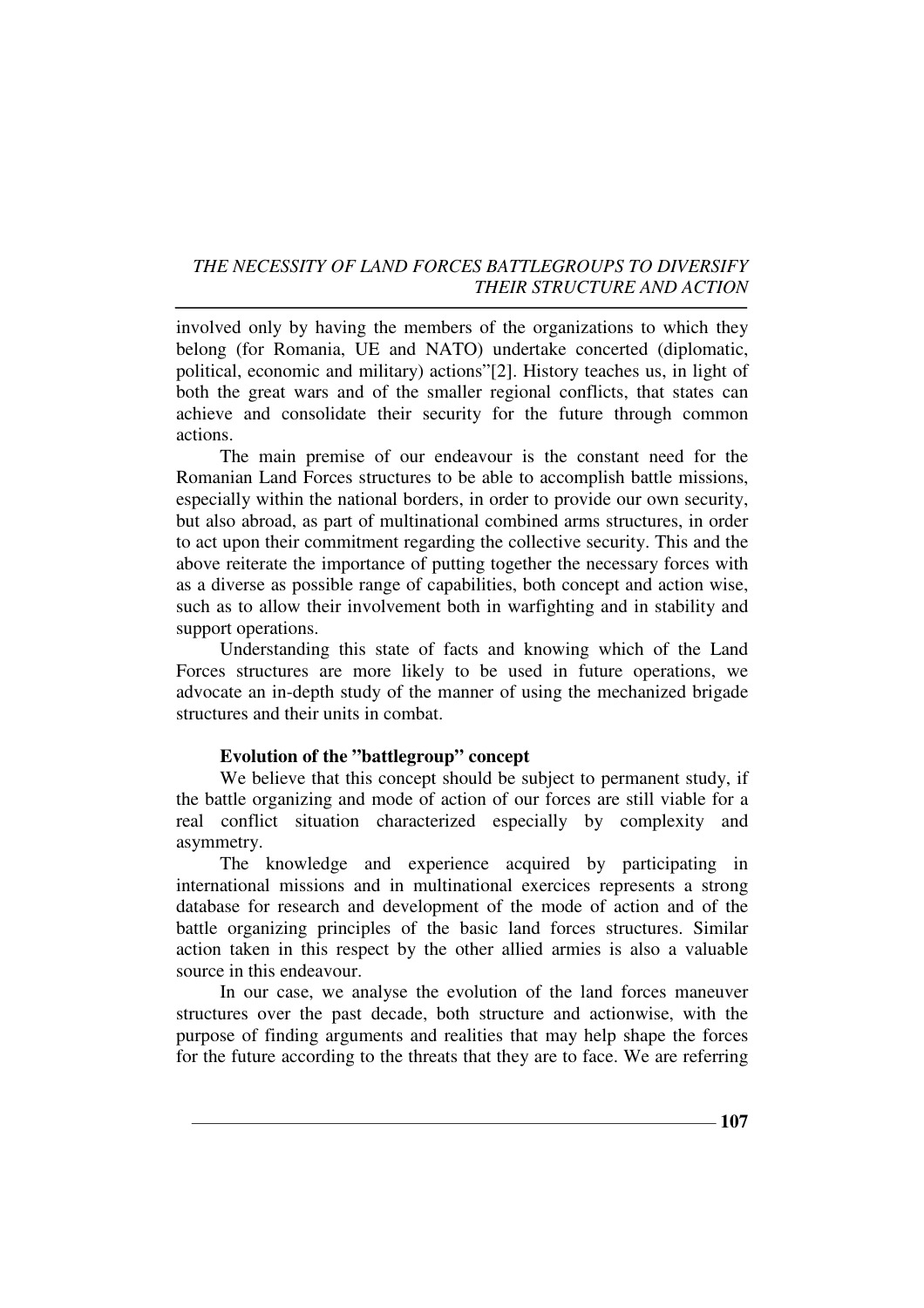mainly to battlegroups (engl. *Battlegroups - BGs*), maneuver formations assigned to a specific mission.

Even though we cannot plan a thorough transformation of the doctrine and of the tactical principles, we must emphasize that it is important for tactical commanders and staff officers to know and perform a more in-depth study of such issues. Choosing an organizing and action mode must follow a most comprehensive analysis of the confrontation environment and ensure task accomplishment in as positive circumstances as possible (within the timeframe assigned, saving strength and means, with as few losses as possible etc.).

As an example and starting point for researching this subject, we are pointing out the approach to battlegroups of the Great Britain and USA armies.

Among the Alliance armies we believe the aforementioned to be the representative ones, first of all because of their level of participation in the management of the present military conflicts and secondly because of the constant preoccupation of their dedicated structures for updating and developing the doctrine and especially the military art.

Of course, a great part of the elements developed in the theory and practices of the aforementioned armies constitutes a point of reference in the continuation of our study of the organization and action of the land forces tactical units in future military conflicts.

A first definition of the British doctrine describes a battlegroup/BG as "a combined arms group formed around the headquarters of a maneuver unit, the organization of which is based on the requirements for accomplishing the mission it is to be assigned"[3].

There is wide range of possibilities regarding battlegroup organization at brigade level; the number of such possibilities has become larger in the period following World War II and triggered the need for specific tactics, techniques and procedures to evolve. Moreover, it also became necessary to establish the doctrine and the tactical principles that the commanders and the headquarters of these structures needed.

The principle of using the combined arms and combined forces available underlies the doctrine of the British army and also that of the other allied armies, as most of them agree that acting concertedly instead of separately enhances efficiency.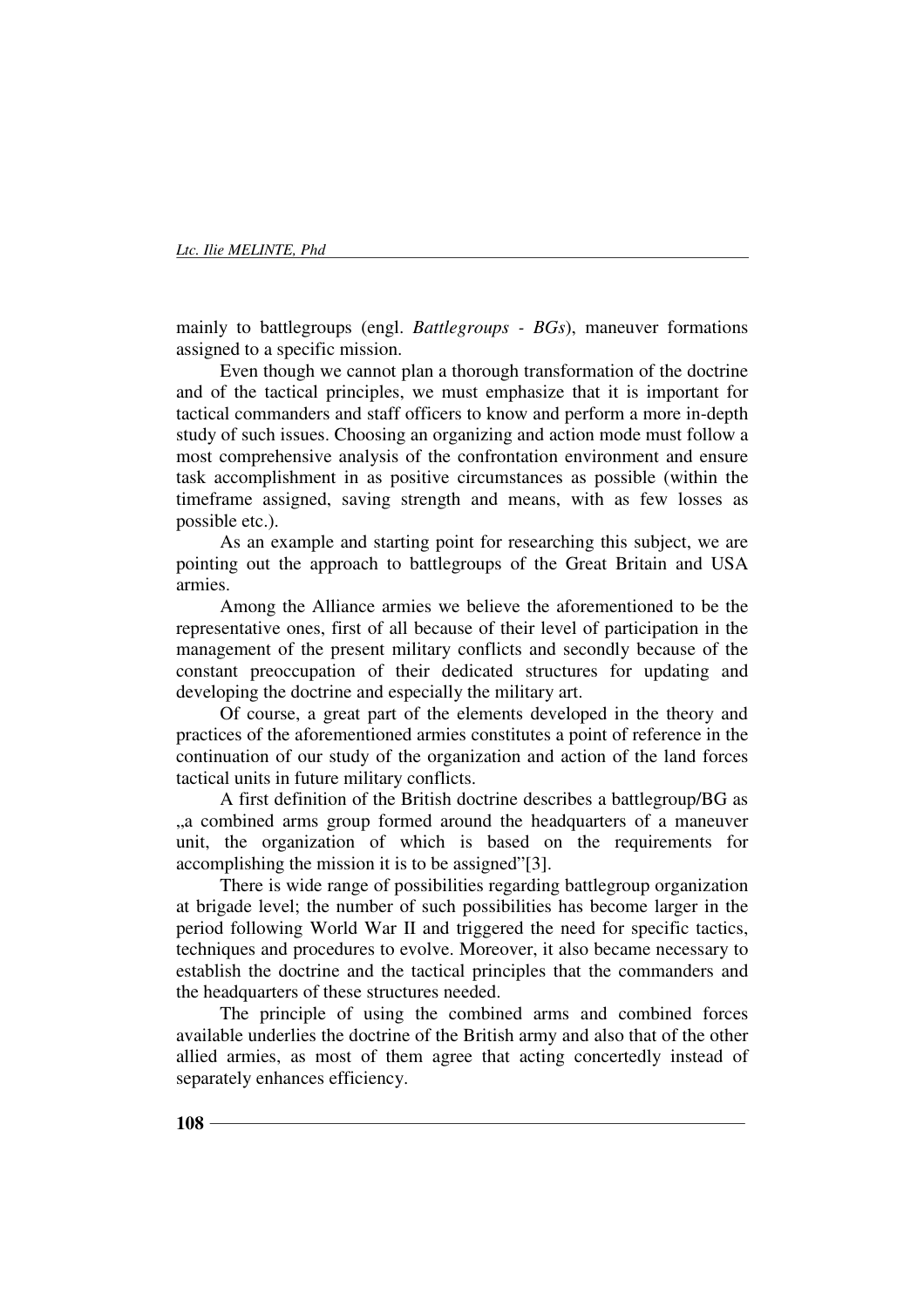Thus, the British provide us with a second definition of the battlegroup/BG: the maneuver unit formed by regrouping maneuver, combat support and combat service support subunits. Perhaps these tactical structures may be deemed essentially identical to the already known ones, the battalions, but we should not ignore the aspect that differentiates the two, that is the regrouping of battlegroups applied to the mission that is to be assigned in the immediate future, intended for achieving operational readiness.

In the case of battalions, as we know them, their main activity is to maintain a constant level of training so as to ensure their involvement in the range of missions provided by the mission essential task list; to enhance the readiness for involvement in specific military actions, the efforts of commanders and of staffs are channelled towards training constantly in order to achieve abilities of integrating arms received as support under various degrees of subordination. [4.]

In the case of battlegroups however, things are different from this point of view, perhaps mainly because arms and specialities, whether maneuvre, combat support or combat service support, are put under the same command from the beginning of the regrouping for the mission, thus accelerating the training and involvement efforts aimed at achieving the goals they set out to reach.

We must add that in both combat organization cases, the attributions and functions of the arms remain unchanged (i.e., armoured tanks and the infantry perform maneuvers, artillery and air support consolidate the maneuver and render it more efficient, engineering supports mobility and counter-mobility, air defence protects etc.).

The same is done in building the concept of operation, both the BG commander and the battalion commander strive to synchronize the combat power of the structure they are in charge of. The BG situation may be somewhat more complex given the variable number of subunits of different arms/specialities (infantry, tanks, mountain rangers), some of them stemming from other "parent" units, as compared to an organic battalion, within which it is a lot easier to synchronize three of four subunits of the same arm.

Even though each element of the BG has a different primary purpose, all commanders are always intent to achieve a synergy of the capabilities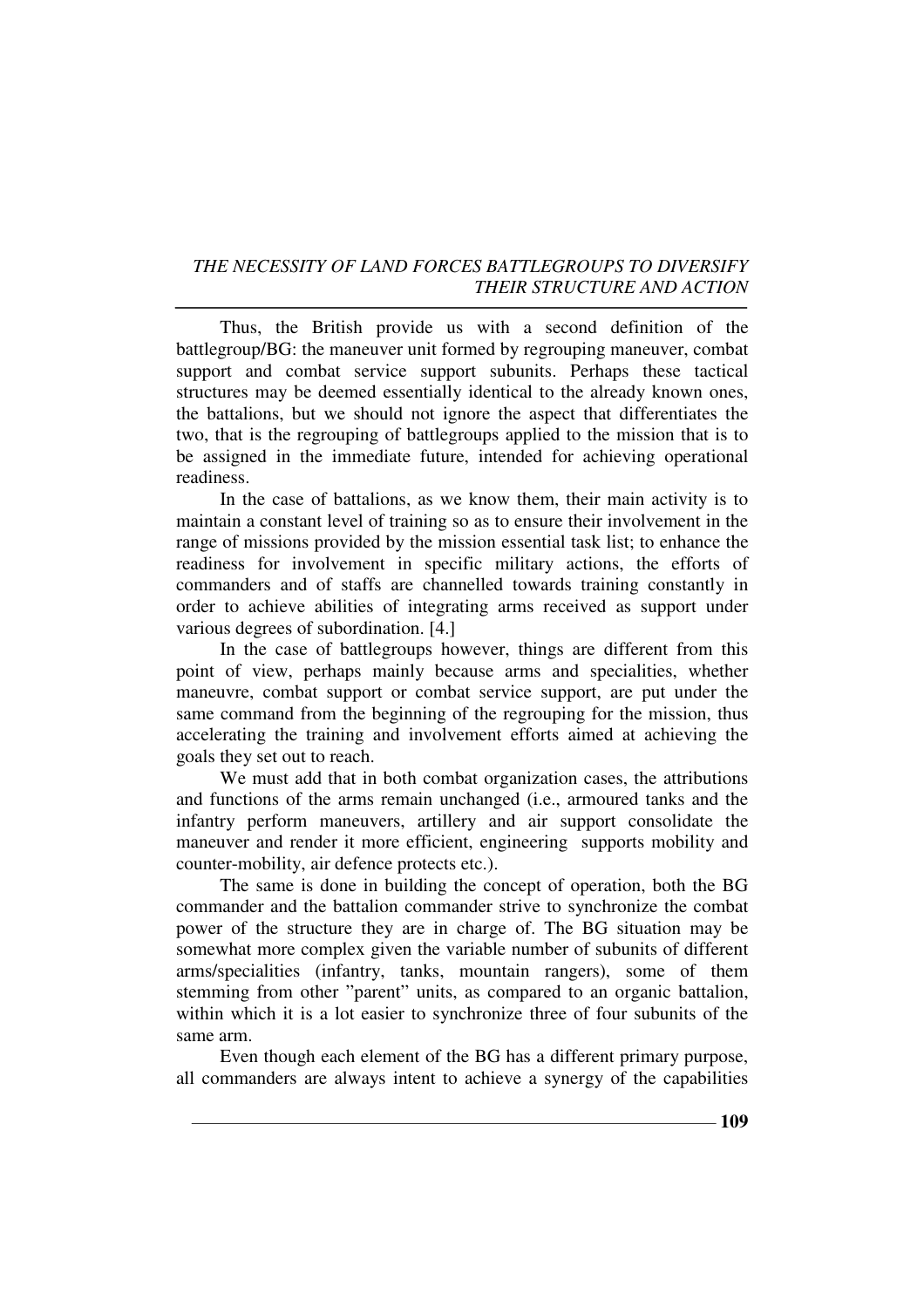acquired by regrouping and of the complementary means or methods, to the obvious purpose of defeating the enemy.

We appreciate the experience of the British Land Forces from at least two perspectives: the first is demonstrated by the efficiency of ensuring the British military presence in the period following World War II and until the present day, and the second is mirrored suggestively in the military bibliography underlying the process of training and development of the commanding and staff officers.[5.]

From the first perspective we looked into the combat organization and the modular training of the British Land Forces and came up with organizing BGs as maneuvre groups consisting of subunits of different arms, regrouped around the headquarters of the fighting units[6.]. In our opinion, the requirements for BGs to start accomplishing missions shortly (operativeness, interoperability, coherence, ability to adapt, survivability and self-sufficiency etc.) are met from the start.

As far as command and control are concerned, BGs are under the command of a brigade; only in particular situations BGs can be transferred under the command of a higher echelon (division or joint task force) for accomplishing a specific mission.

Starting from the subordination levels that are known and provided for in the orders concerning the regrouping of structures within the BG, any BG commander may find the answers to the following questions helpful in clarifying the status of the forces under their command:

• can they use such forces in any operation, do they assign the missions?

• are they authorized to assign tasks within the BG mission?

• do they have the right to operate separations or re-subordinations within the structures received?

• which are (if any) the caveats regarding the use of subordinate structures?

An approach of the British literature to BG combat organization, which we can also find in the Romanian literature, rests on the "principle of the 4" [7.] and is based on the assertion that the fundamental role in achieving the capability of the BG lies not with the command nor with the gear, but with the creation of the BG through regrouping and organizing for the mission. Thus, based on estimates and on preliminary plans, the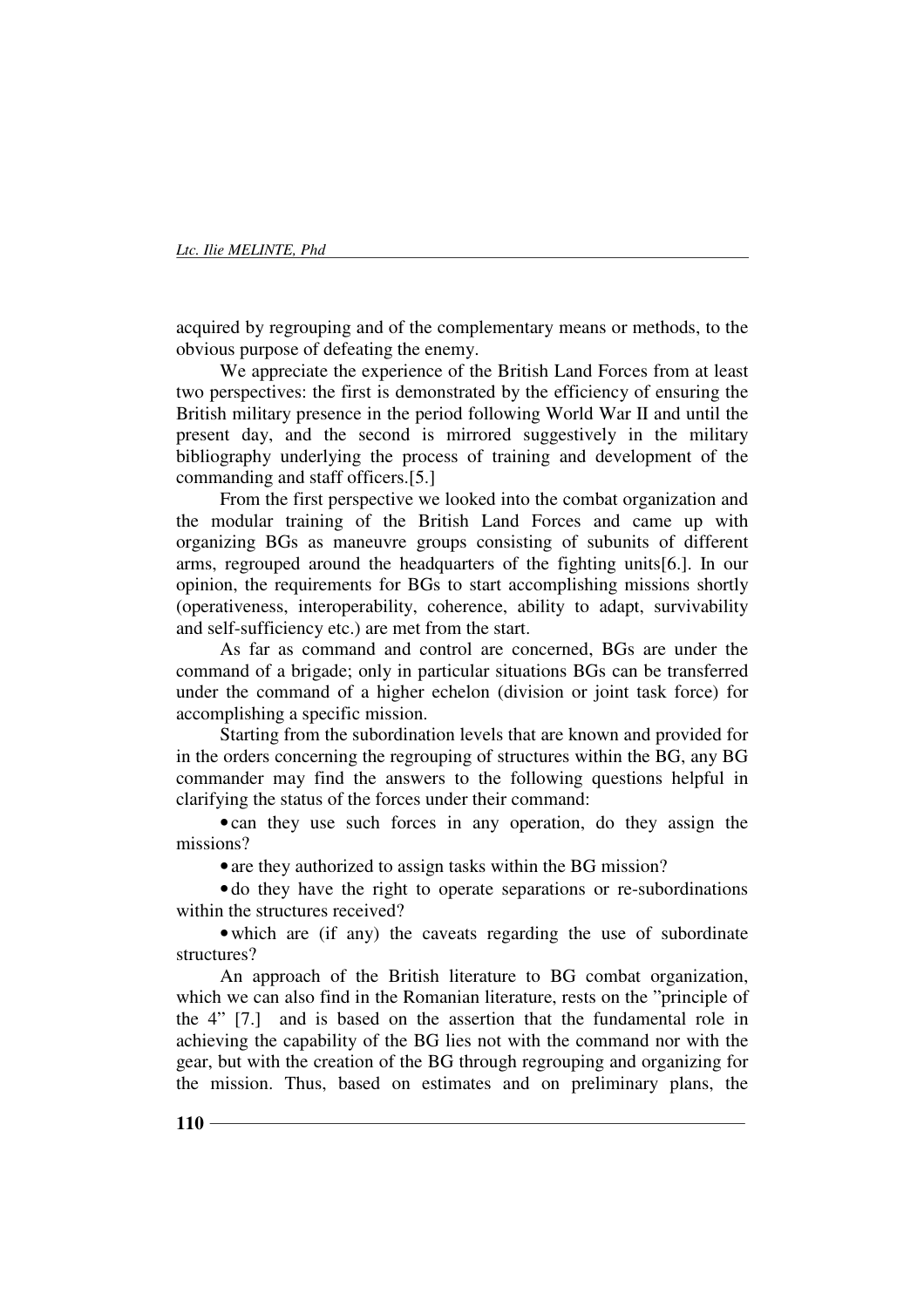commander of the brigade (or of the echelon, as the case may be), shall resort to grouping into BGs according to missions/tasks, by attaching the subunits (companies, platoons) of the large unit and by assigning, after careful consideration, of those received from outside*.*

A BG that is organized for a specific mission will fundamentally nominate the elements that are responsible for obtaining the main effects as follows: [8.]

- 1. Covering force Find/Fix;
- 2. Maneuvre force Strike;
- 3. Second echelon Exploit;
- 4. Reserve To deal with the unexpected.

By applying the knowledge of the British doctrine and that acquired by the Romanian structures by participating in the NATO and EU regional initiatives and wide scope multinational exercices, we get an outline of what a land forces BG usually includes: [9.]

• command posts – main, reserve and tactical;

•3 - 5 maneuvre subunits (infantry – mechanized, mountain rangers, paratroopers and of armoured);

•research platoon, adequately endowed with specific armoured equipment, engineering or airborne;

•fire support group consisting of the fire support cell, the battery commander and forward observers;

•combat support subunit with mortars, antitank rockets, machine guns and assault pioneers;

•air defence subunit;

•tactical air control party;

•chemical, biological, radiological and nuclear/CBRN defence squad/platoon;

•engineering platoon/company (-);

•logistics subunit (medical, transport, supplies, maintenance).

In order to succeed in applying the concept of operation, both BG commanders and their staff have to be very well-acquainted with the characteristics and capabilities of the subunits of the combat organization. We should also mention that the BG staff shall necessarily integrate into modules specialists in using the forces that make up the BG.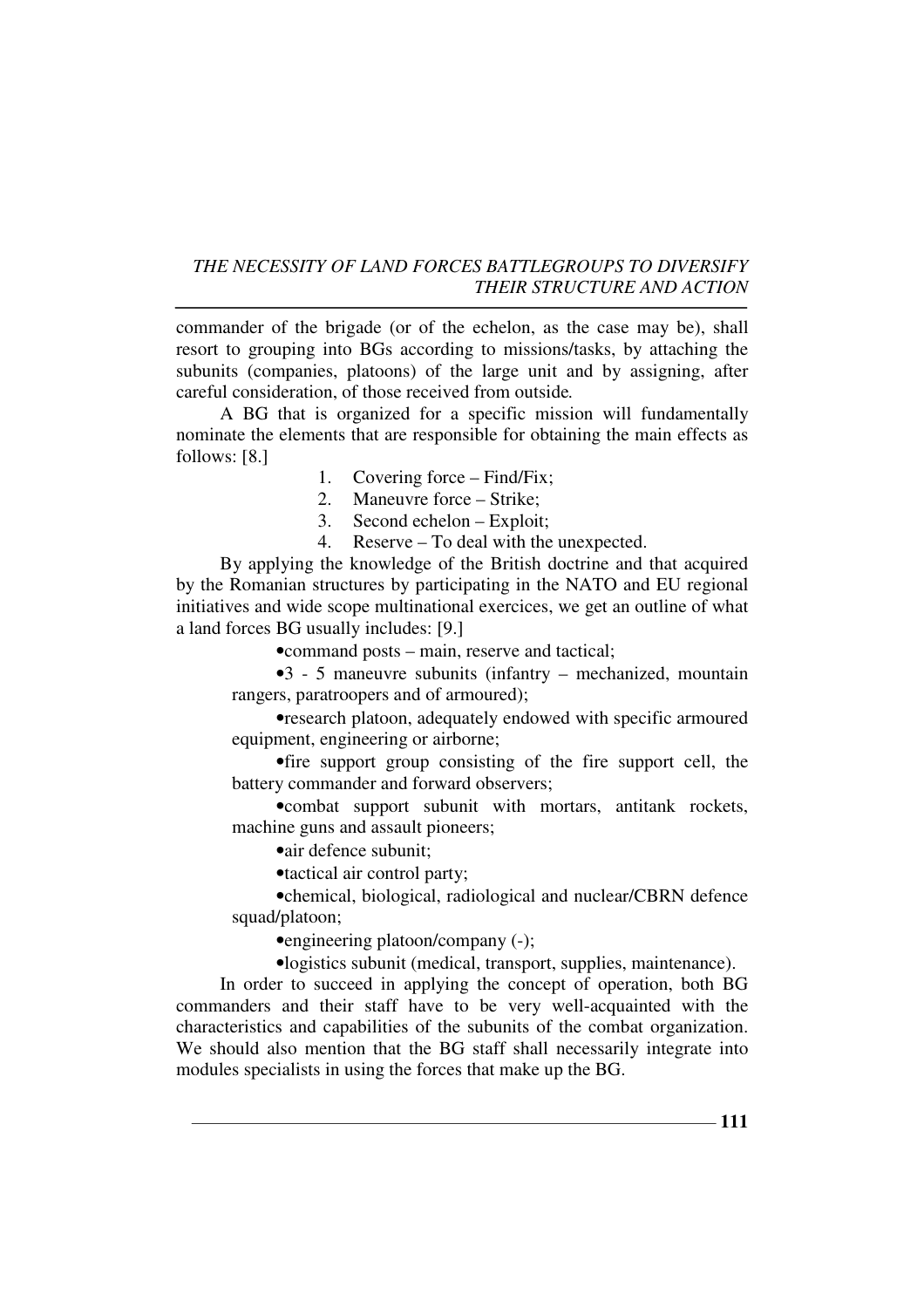Thus, if the headquarters of the unit organizing the mission does not have any specialists who have the knowledge required to efficiently use the capabilities of the fighting or support structures of the BG, then it is necessary to expand it. Usually, specialists are brought in from the "parent" unit of the regrouped subunits or from similar structures, as the case may be.

Another aspect worth mentioning is collective training, a requirement for reaching the highest potential of the BG after regrouping. Collective training is important for taking the unit command to the highest level and for attaining the readiness status required by the entire structure.[10.] We are referring to the training that is planned immediately after the organization of the BG, with all the components, with the purpose of creating the synergy and of reaching the specified standards in adopting the tactics and the techniques that are necessary to accomplish the mission.

At the same time, the US Army has developed a new approach of the "organisational design" [11.] regarding the "brigade" as a large reference unit in involving forces in all types of operations. The references of the American bibliography indicate the introduction of the new types of brigades (*brigade combat teams – BCTs*), which, although smaller, have already proven to be more efficient in armed combat and in stability operations.

The new brigades provide an enhanced interoperability also with the other tactical elements of the combined and joint system used for most of the wide scope operations in which the American army involves its forces.

The mathematical aspect of such restructuring is mirrored in the expansion of the geographical covering area according to the asserted interests and in a deeper involvement in solving conflicts by military means. This is possible because the new BCTs are smaller but their number has increased. Another aspect of the organization of the BCTs envisaged the enhancement of their capabilities in the close land operation.

The three types of USA army brigades are: the Mechanized Brigade (*Heavy Brigade Combat Team - HBCT*), The Infantry Brigade (*Infantry Brigade Combat Team - IBCT*) and the Stryker Brigade (*Stryker Brigade Combat Team - SBCT*).[12.]

We wish to emphasize the first of the three, The Mechanized Brigade (*Heavy Brigade Combat Team - HBCT*), which can help defend the solution of organizing and of using BGs in the Romanian land forces.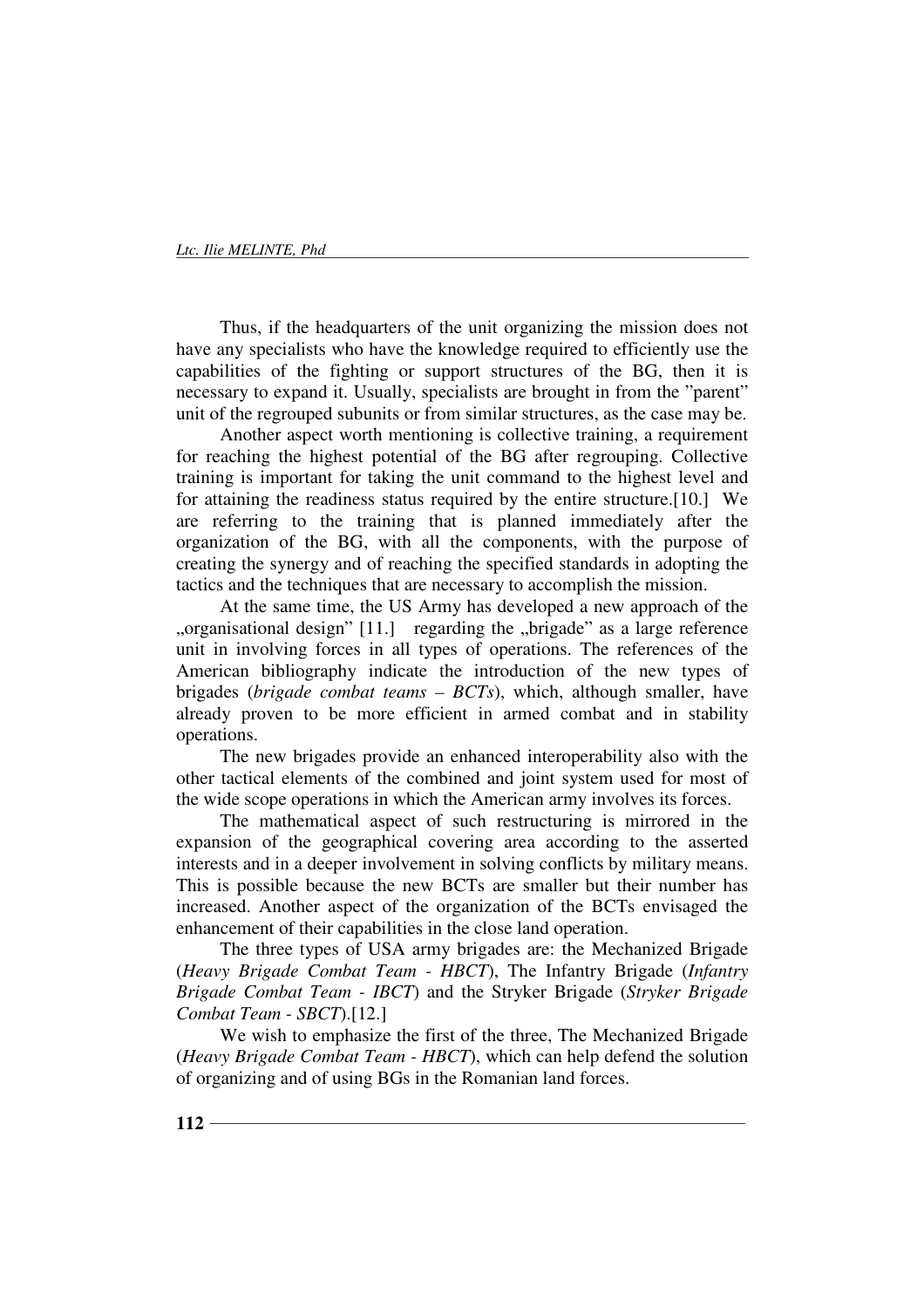The structure of HBCTs includes manoeuvre battalions of combined arms, each of which includes tank and mechanized infantry subunits, can be made up of up to 4,000 military men and can act in a combined arms system from team level.

This type of brigade has in its organic structure units of the BG type, which are called combined arms battalions (*CABs*) and constitute the manoeuvre force. *CABs* are organized into a *2-2* formula each, that is into two tank companies and two infantry companies. Another essential aspect for each CAB is including an engineering company with three combat engineering platoons and a support platoon.

It is obvious that this combat organization supports the declared mission of CABs to seek the contact and to destroy/defeat the enemy in the entire current operation spectrum.

Another specific characteristic of HBCTs is the innovating organization of the logistic support battalion, which follows the modular pattern as well and greatly supports our effort to account for the means of providing logistic support for the organization of BGs in the Romanian Land Forces. This logistic support unit is made up of four logistic support companies, each assigned to support a battalion (two for the CABs, one for the artillery battalion and one for the reconnaissance battalion). The organic structure of this logistic battalion holds the maintenance, transport/supply, medical and support subunits as well, elements that add consistency to the capability of the brigades of taking uninterrupted action for up to 72 hours.

Looking at the determinations and tendencies that are specific of the two allied armies, we wish to identify solutions for similar approaches by the Romanian Land Forces. Giving due consideration to the acceleration of reforms and to the essential transformations required by the major changes that took place in the security environment of the Alliance borders as well, we infer the need for future tactical structures to be able to identify and annihilate the conventional and the unconventional enemy forces, using concentrated and high-precision strikes.

The forces assembled in the immediate future should be able to cause the enemy greater losses with fewer resources, given their greater possibilities to find and influence the enemy's center of gravity. It is decisive that such structures have the capabilities required to pursue the enemy and to hinder any strength-restoring activities. Both the brigades and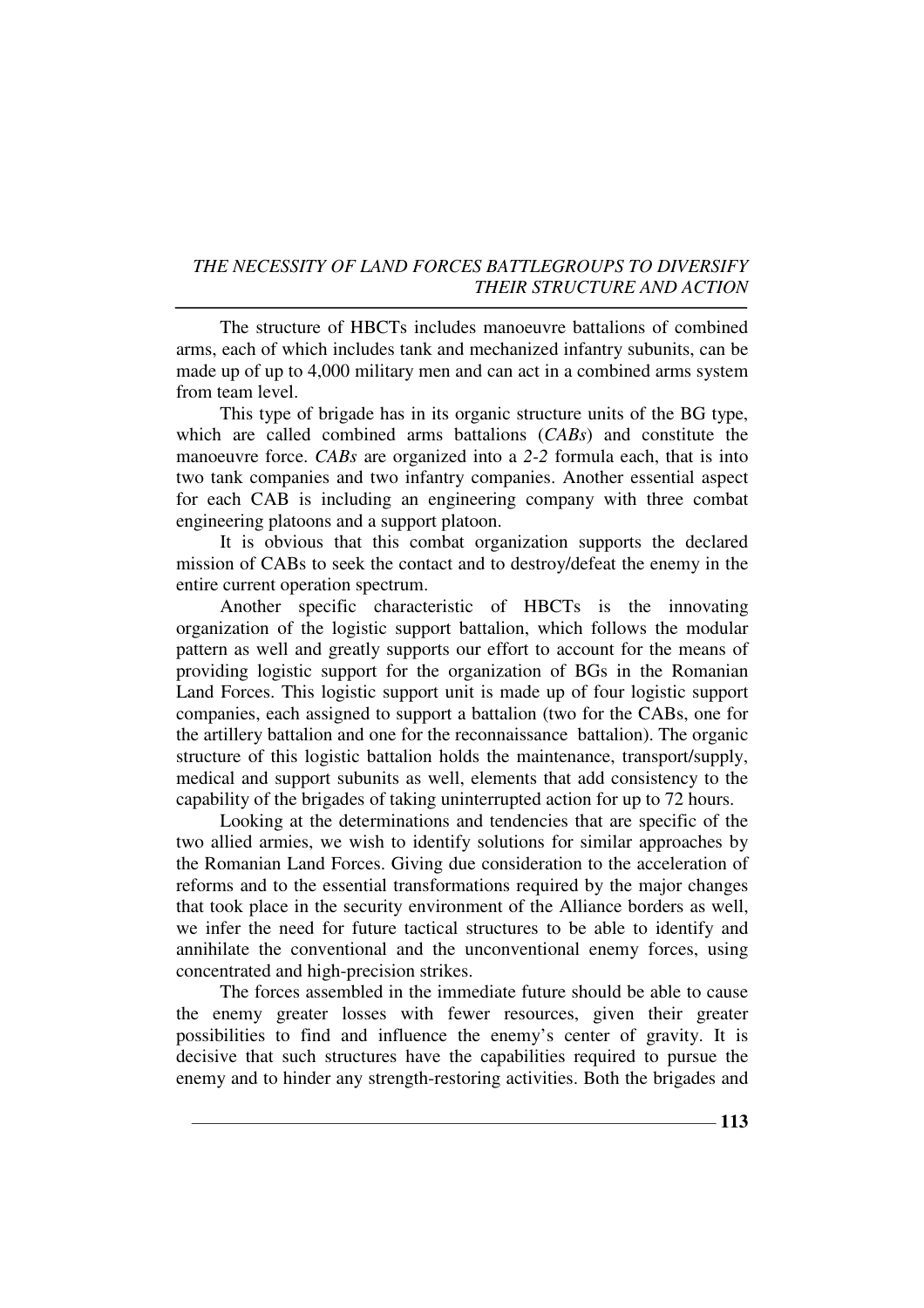the battalions or the BGs they hold should be able to identify the opportunities to achieve that.

Military leaders permanently adapt tactics to the characteristics of each conflict: the nature and value of the adversary, the presence of civilians on the battlefield, the desired final state and the effects achieved within the joint and allied context. The model of the last military conflict in the proximity of our country, the one in Ukraine, engenders new perspectives for approaching the state and alliance security. A series of tactics and procedures, well-known but seemingly left unused on handbook pages, were applied again, although combined with a new series, especially conceived for the area or country involved.

The analysis of the organization of the rebel forces in the East of Ukraine emphasized first of all the "combined arms" aspect; creating their pre-planned design was undoubtedly possible due to the contribution of the experience of the Russian forces. Thus, we noticed apparently nonhomogenous groups, endowed with various categories of armament and armoured technique, which, through initiative, precise strikes and a sustained combat pace, have managed to take control over cities and over entire regions of the Ukrainian territory.

The success obtained by these groups in a very short timespan is suggestive of the fact that also the Eastern army, that was behind these military achievements, has developed and possesses a series of principles of combat organization that are in accordance with the envisaged mission. Moreover, such principles are accompanied by a wide range of tactics that were developed both based on the experiences of the conflicts of the ex-Soviet space and on the informative and innovative capabilities required to meet at least two requirements that are necessary to achieve success: surprising the enemy and adapting the existing plans to the real situation in the operation theatres.

In this respect, we have all witnessed the discovery of "hiding places and even armament and ammunition stocks, where they found portable air defence systems, antitank armament and mines in Slovyansk, Kramatorsk and other locations. Moreover, even ammunition elements of multiple Smerch rocket launchers were discovered in the Lysychansk" area.[13.]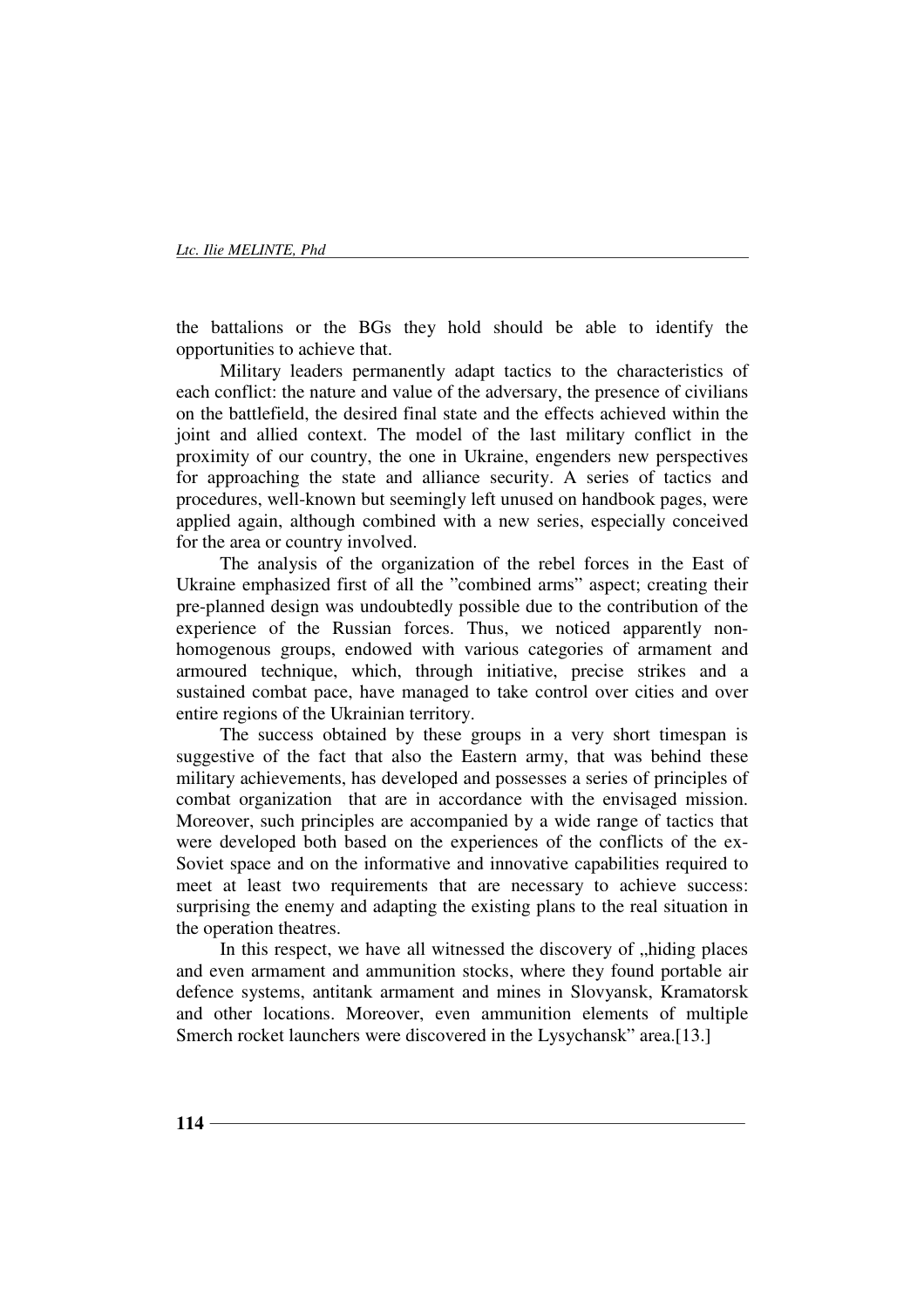Also, the Russian forces have been accused of running a campaign of destabilization of the areas controlled by the Ukrainian government by not only prepositioning armament stoc

ks in strategic places but also by infiltrating undercover agents in the same places. Thus, "the unseen or unofficial side of the military conflict can be felt constantly in Ukraine, where the materials, personnel and support coming from Russia are being provided to the conflict areas, even though the Minsk agreement has stipulated the withdrawal of the armament. Harassing attacks against the Ukrainian positions continued in the period following the agreement, with a frequency of 30 attacks every day."[14.]

The development of the command and control systems, of the specific sensors and of the weapon precision has helped greatly enhance the efficiency of the new modular fighting structures. General Peter J. Schoomaker, chief of staff of the land component of the American army, said that "war is equally a physical reality and a state of mind; it is unfair, unsafe and ambiguous. In times of war, both the way of thinking and the way of acting vary. The well-trained forces of an army become more adaptable, more flexible and they must anticipate combat as a last realitycheck. These forces must equally win war and peace."[15.]

#### **Conclusions**

We can speak of the organization and involvement in combat of BGs at the level of the maneuver brigades of the Romanian Land Forces in the context of their involvement both in article 5 and non-article 5 missions, either in the national territory or abroad.

An experience of modular participation of the Romanian Land Forces, under the form of various structures, in the previous missions in operation theatres, employed to a great extent the battlegroup formula, but in this case the term *maneuvre battalions* was preferred.

This manner of using in combat brigade forces and the forces that support brigades ensures "efficiency in task and mission accomplishment, which means maneuvre promptness and accuracy, saving forces and means, cutting losses"[16.] and even taking on various attributions/tasks during combat.

We may consider this desideratum still under way, as during the past few years there has been significant progress in the practice of tactical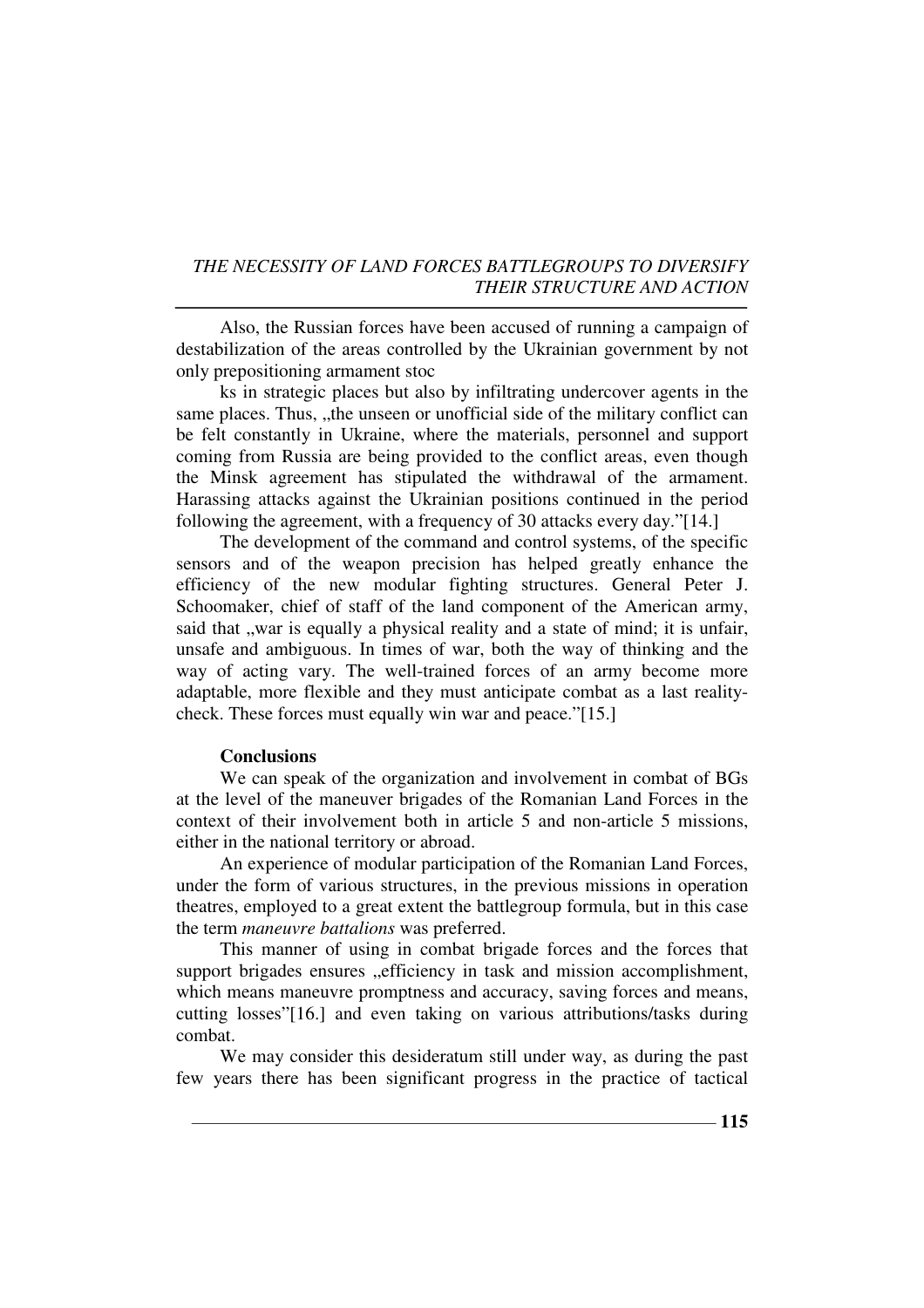exercices, which unbiasedly prompts the development of doctrine provisions; we should nevertheless add that achieving such desideratum must be considered only a basis for future research. We are referring to the recent multinational exercices performed both in Romania - MĂLINA 14, DANUBE EXPRESS 14, WIND SPRING 15 and SARMIS 15 - and on the territories of other allied states - COMBINED RESOLVE 14, COMBINED RESOLVE 15 and SABER JUNCTION 15, during which the participating Romanian units acted to a great extent in the combined arms BG format, with both national and multinational composition.

Another aspect worth mentioning is the need for a constant development of the capabilities of the combined arms BGs of the land forces to act both in combined arms and JOINT operations, together with structures belonging to the other categories of forces such Air or Naval Forces, furthermore in cooperation with other structures having convergent roles in the accomplishment of missions (other structures having attributions in the field of security, governmental or non-governmental organizations).

In this respect, we have also taken into consideration the point of view according to which "a realistic analysis performed by our military specialists, while considering any and all national defence war circumstances and conditions, yielded the opinion that defeating and chasing away any aggressor is done preponderantly through land military actions, which may be preceded by or concurrent with, either simultaneously or consecutively, actions of the air force and of the air defence and, as the case may be, of the military marine incorporated into air-land and naval operations or into independent operations*.*[17.]

The usefulness of acquiring the principles regarding the organization and involvement of battlegroups in combat will be undoubtedly proven through the participation of such structures or of elements of such structures of the Romanian Land Forces in multinational battlegroups and in creating an interim fast response force, approved by the ministers of foreign affairs of the NATO member states in the meeting that took place in Brussels on December  $2<sup>nd</sup>$ , 2014.

We should add that the Readiness Action Plan *(RAP)* was announced in the NATO Summit that took place in Wales on September 4-5, 2014 and that it requires the set-up of a very-high-readiness or spearhead joint task force, consisting of battalion-level structures the number of which has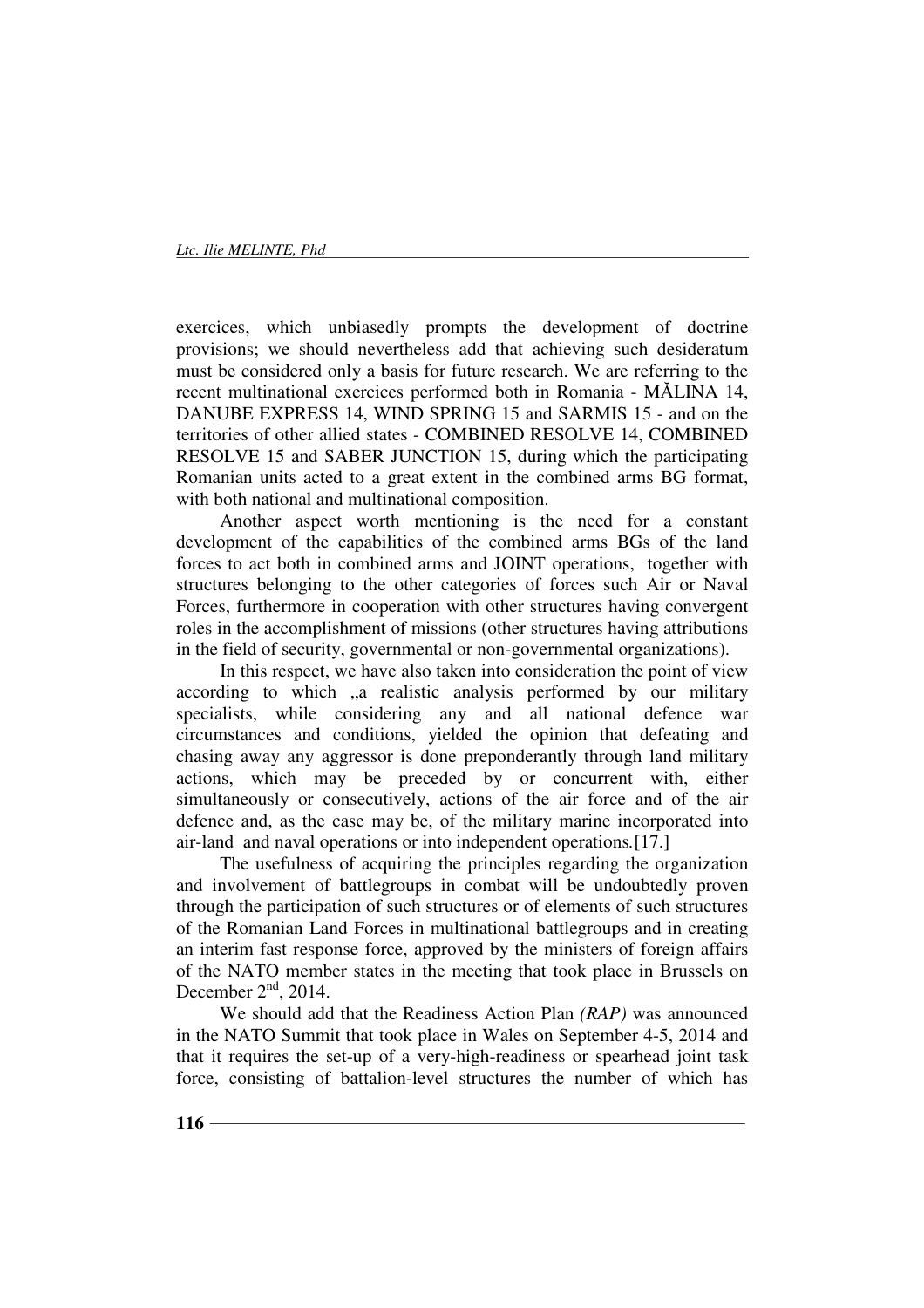already been established and that will be ready for action by the end of 2016.

At the same time, there was a notification of the decision of the aforementioned ministers to expedite the calendar of achievement of the reaction readiness, given the increased aggressiveness of Russia's air, sea and land tactical actions along the NATO border after the Summit in Wales. A first measure in this respect is the one taken within the NATO response force (NRF) in 2015, by which the three rotating forces, Germany, the Netherlands and Norway have agreed to extract the fast reaction land elements from the NRF in order to create a small brigade of 3,000-4,000 de military men. This force was already created during the first months of the current year and is able to dislocate in a few days. Regarding these efforts, NATO Secretary General Jens Stoltenberg declared in the meeting in Brussels, on December  $2<sup>nd</sup>$ , 2014, that: "there is a lot to do between now and then. We don't have everything ready, but at least what we will see in 2015 is the force established as test stand for a greater spearhead in 2016". [18.]



- [1.] BUTA, Viorel, Brigade general (r) univ. prof. Ph.D., *EVOLUTION OF THE NATO STRATEGIC CONCEPT – the continuity and flexibility of an alliance in the international security environment*, Military Science Magazine, Edited by the Department of Military Sciences by the Scientists' Academy in Romania, No. 1 (22), Year XI, Bucharest, 2011.
- [2.] TOMESCU, Cătălin, T., Brigade general, Ph.D., Doctoral thesis: *Opinions regarding the training of Land Forces in the context of their involvement in the management of national and global military conflicts*, National Defence University "Carol I", Bucharest, 2010.
- [3.] *Battlegroup Tactics Manual, extract from AFM Vol. 1 Combined Arms Operations, part 2,* Army Brigade Course, Regional Department for Crises and Multinational Operations (D.R.M.C.O.M.), National Defence University "Carol I" Bucharest, 2007.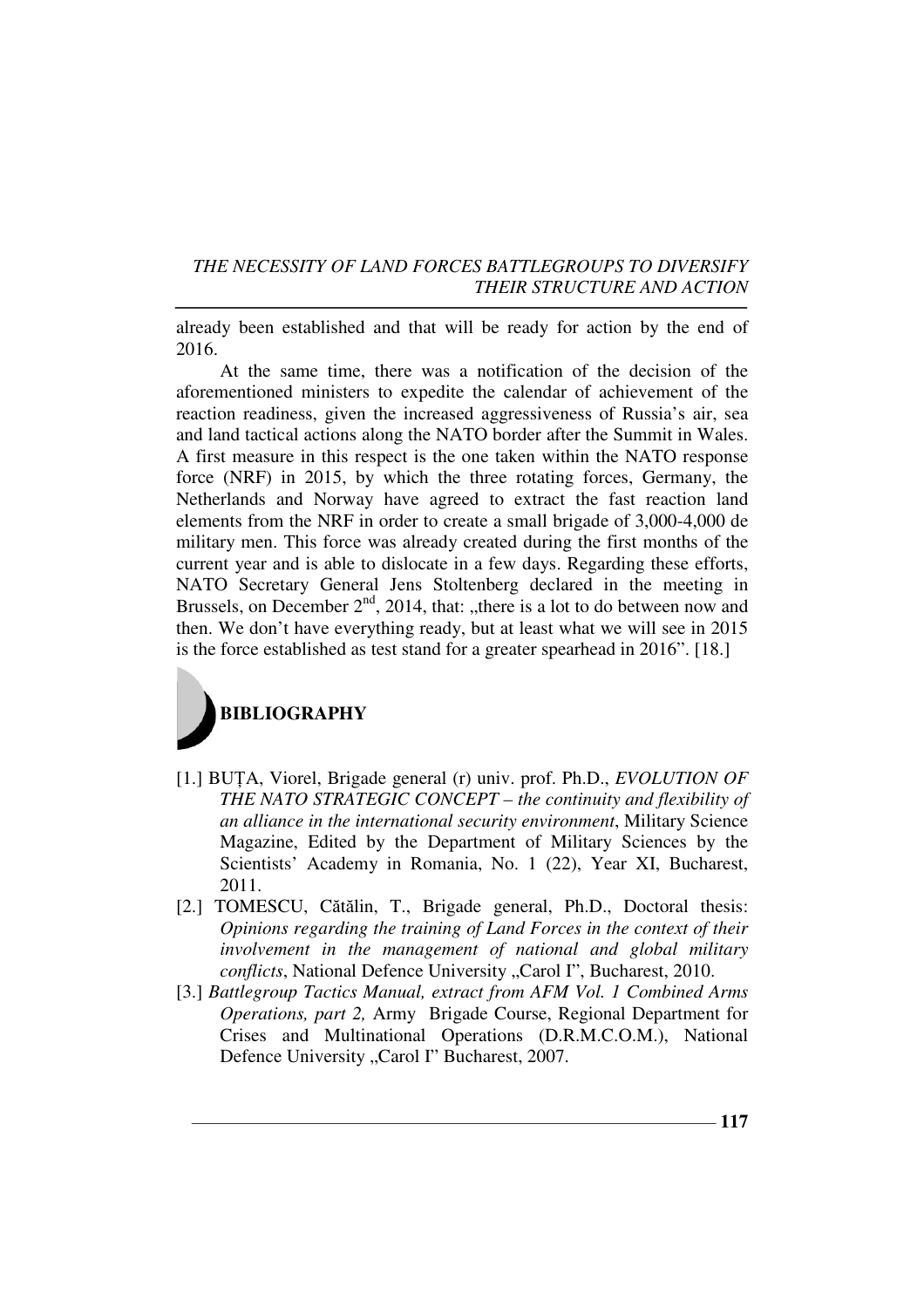- [4.] MITULEłU, Ion, Col., univ. prof. Ph.D., *Mechanized brigade (infantry, mountain rangers). General principles, organization, place, role, destination, principles of use in combat, generalities regarding operations* – Academic course MILITARY ART - LAND FORCES, National Defence University "Carol I", 2012.
- [5.] *Military Doctrine Precis*, Regional Training Centre Romania-United Kingdom, Army Brigade Course, Regional Department for Crises and Multinational Operations (D.R.M.C.O.M.), Natonal Defence University "Carol I" București, p.7.
- [6.] *Battlegroup Tactics Manual, extract from AFM Vol. 1 Combined Arms Operations, part 2,* Army Brigade Course, Regional Department for Crises and Multinational Operations (D.R.M.C.O.M.), National Defence University "Carol I" Bucharest, 2007, p. 3-1.
- [7.] *Ibidem* [6.], p. 3-3.
- [8.] *F.T. 3, Land Forces General Tactics Handbook,* Bucharest, 2013, p.23.
- [9.] *Ibidem* [6.], p. 3-5.
- [10.] *Ibidem* [6.], p. 3-2.
- [11] *FM 3-90.6, The Brigade Combat Team,* Headquarters Department of the Army, Washington, DC, 4 August 2006, p. 16.
- [12.] *Ibidem* [11.], p. 17.
- [13.] JOHNSON, F. REUBEN, *Kiev's forces ill set if Moscow's proxy army renews offensive,* IHS Jane's Defence Weekly, March 25, 2015, p.4.
- [14.] JOHNSON, F REUBEN, *Kiev's forces ill set if Moscow's proxy army renews offensive,* IHS Jane's Defence Weekly, March 25, 2015, p.4;
- [15.] *Ibidem* [11.], p. 18.
- [16.] *F.T./I. 1 Mechanized Brigade Combat Handbook*, Bucharest, 2004, p.31.
- [17.] MURESAN, Mircea, General, univ. prof., Ph.D., TENU, Costică, Brigade general (r), univ. prof., Ph.D., STĂNCILĂ, Lucian, Colonel (r), univ. prof., Ph.D., *Correlation of Military Art with the Contemporary Military Phenomenon – Course in Military Art*, Publishing House of the Narional Defence University, Bucharest, 2005, p.180.